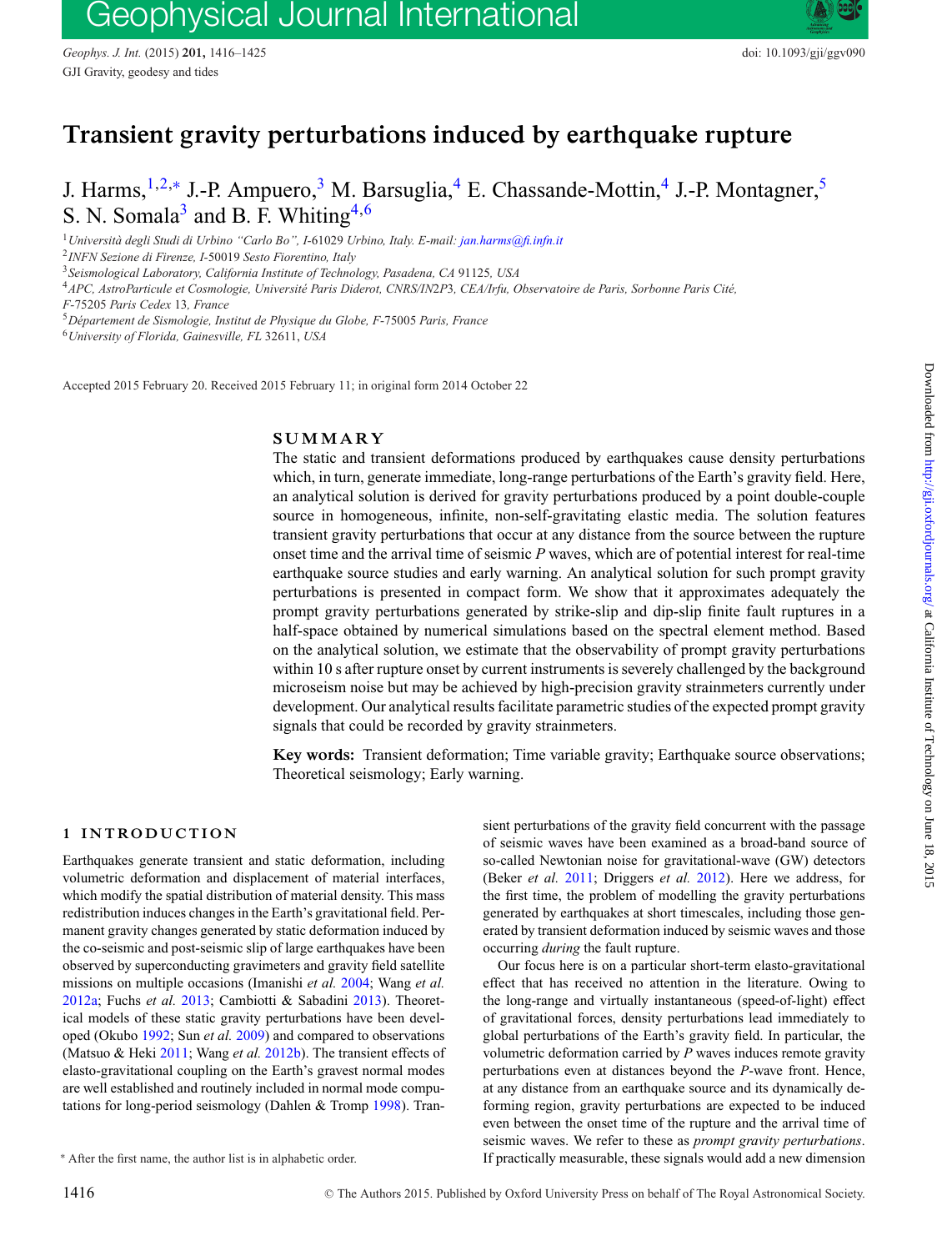to real-time seismology that may enhance rapid earthquake source detection and parameter estimation capabilities and may contribute to earthquake and tsunami early warning. Some analogies may be drawn to prompt electromagnetic perturbations caused, in principle, by earthquakes via the electrokinetic effect in saturated porous media (Gao *et al.* [2013\)](#page-7-5) or via the motional induction effect of the Earth's conductive crust and magnetic field (Gao *et al.* [2014\)](#page-7-6). Here we develop building blocks for the quantitative analysis of prompt gravity perturbations, as needed to assess their detectability and information content. An analysis of their potential contribution to earthquake early warning will be reported elsewhere, as well as results of a search for prompt gravity signals in superconducting gravimeter recordings of a recent mega-earthquake.

While normal mode theory in global seismology accounts for gravitational effects (Takeuchi & Saito [1972;](#page-8-6) Dahlen & Tromp [1998\)](#page-7-2), the structure of the prompt gravity perturbation field is not immediately evident from it. To facilitate systematic, parametric studies of transient gravity signals, we develop in Section 2 an analytical model of transient Newtonian gravity perturbations from point shear dislocations in unbounded, uniform, non-selfgravitating elastic media. The model accounts for the effects of density perturbations induced by both static and transient deformations and provides a complete gravity time-series, before and after the passage of seismic waves. The key result is a compact expression for prompt gravity perturbations. Its relevance in more realistic settings is assessed in Section 3 by comparing the analytical results with results from numerical simulations that include finite fault and free surface effects. In Section 4, after realizing that prompt gravity perturbations are generally too weak to be detected by conventional gravimeters within 10 s after rupture onset, we derive expressions for transient gravity gradients and assess the theoretical potential of high-sensitivity gravity strainmeters to observe prompt gravity signals.

# 2 GRAVITY PERTURBATIONS FROM **POINT-SHEAR DISLOCATIONS IN INFINITE, HOMOGENEOUS, N ON - S E L F -G R AV I TAT ING E L A S T I C MEDIA**

#### **2.1 Model assumptions and density perturbations**

We consider a point shear dislocation in an infinite, elastic and homogeneous medium. The deformation is related to the dislocation source by the seismic wave equation and the Newtonian gravity potential perturbation is related to the deformation-induced density perturbations by Poisson's equation. We ignore the effects of selfgravitation, that is we assume that gravity perturbations induced by deformation do not act back on the deformation and their contribution to the seismic wave equation is ignored. Self-gravitation effects are significant only at periods much longer than 100 s (see p. 142 of Dahlen & Tromp [1998\)](#page-7-2), whereas our primary interest here is in the short timescales over which significant prompt gravity perturbations may develop (the *P*-wave traveltime from the hypocentre to distances of up to a few 100 km). We adopt a source-based coordinate system with origin at the location of the shear dislocation, *z*-axis parallel to the slip direction and *x*-axis perpendicular to the fault plane. Spherical coordinates  $r$ ,  $\theta$ ,  $\phi$  are related to the Cartesian coordinates via  $x = r \sin(\theta) \cos(\phi)$ ,  $y = r \sin(\theta) \sin(\phi)$ ,  $z = r \cos(\theta)$ , with  $0 < \theta < \pi$ , and  $0 < \phi < 2\pi$ . The point-shear dislocation source is represented by a double-couple moment tensor

point-source, with the following equivalent body-force:

$$
f(r,t) = -M_0(t) \left( \frac{\partial \delta(r)}{\partial z} e_x + \frac{\partial \delta(r)}{\partial x} e_z \right), \tag{1}
$$

where  $e_x$  and  $e_z$  are the unit vectors pointing along the corresponding coordinate axes. We assume a fixed focal mechanism but allow for an arbitrary seismic moment time function  $M_0(t)$ .

The displacement field induced by seismic waves is denoted by *ξ*(*r*, *t*). The resulting density perturbation  $\delta \rho$ (*r*, *t*) is given by the linearized continuity equation (e.g. eq. 3.46 of Dahlen & Tromp [1998\)](#page-7-2):

$$
\delta \rho(\mathbf{r}, t) = -\rho_0 \nabla \cdot \xi(\mathbf{r}, t) \tag{2}
$$

where  $\rho_0$  is the unperturbed mass density. It depends on the divergence of the displacement field, which describes volumetric deformations of the medium. From the known expression of the seismic wave field generated by a point double-couple source (Aki & Richards [2009\)](#page-7-7):

$$
\delta \rho(\mathbf{r}, t) = R_{\rm P}(\theta, \phi) \Delta(r, t), \qquad (3)
$$

where

$$
R_{P}(\theta, \phi) = \cos(\phi)\sin(2\theta)
$$
  
= 2(e<sub>x</sub> · e<sub>r</sub>)(e<sub>z</sub> · e<sub>r</sub>) (4)

is the quadrupolar *P*-wave radiation pattern,  $e_r \equiv r/r$  the radial unit vector, and

$$
\Delta(r,t) \equiv \frac{3}{4\pi r^3 \alpha^2} \left( M_0(t - r/\alpha) + \frac{r^2}{3\alpha^2} \ddot{M}_0(t - r/\alpha) \right)
$$
\n
$$
+ \frac{r}{\alpha} \dot{M}_0(t - r/\alpha) + \frac{r^2}{3\alpha^2} \ddot{M}_0(t - r/\alpha) \right)
$$
\n(5)

where  $\alpha$  is the *P*-wave speed. Because *S* waves produce no volumetric deformation, density perturbations in infinite, uniform, elastic media are carried exclusively by *P* waves and hence depend on the moment time function delayed by the *P*-wave traveltime,  $M_0(t - r/\alpha)$ . The density perturbation is plotted in Fig. [1](#page-2-0) as a function of distance and time, for  $\phi = 0$  and  $\theta = \pi/4$ . The plot shows that in addition to a lasting density change in the vicinity of the source, a propagating density perturbation is transported by the compressional waves.

#### **2.2 Prompt gravity perturbation**

Prompt gravity perturbations are essentially the exterior gravitational field induced by the density perturbation outside its spatial support, that is, beyond the *P*-wave front. Their structure can be determined by exploiting classical results in potential theory (Jekeli [2007\)](#page-8-7) as follows. The density perturbation field inherits the symmetries of a quadrupole from the *P*-wave radiation pattern, which features four lobes of alternating signs. A quadrupole density perturbation generates an exterior gravitational potential, which has also a quadrupole structure and decays as  $1/r_0^3$ , where  $r_0$  is the distance to the centroid of the quadrupole.

In this section, we use seismic potentials (of the seismic fields and alternatively of the seismic sources) to obtain an explicit expression of the gravity perturbation in homogeneous space valid for all times. In the Appendix, a second method is described, which uses the spherical multipole expansion. While the method based on potentials is not very intuitive and does not give a direct interpretation of the effective source of gravity perturbations, it is more elegant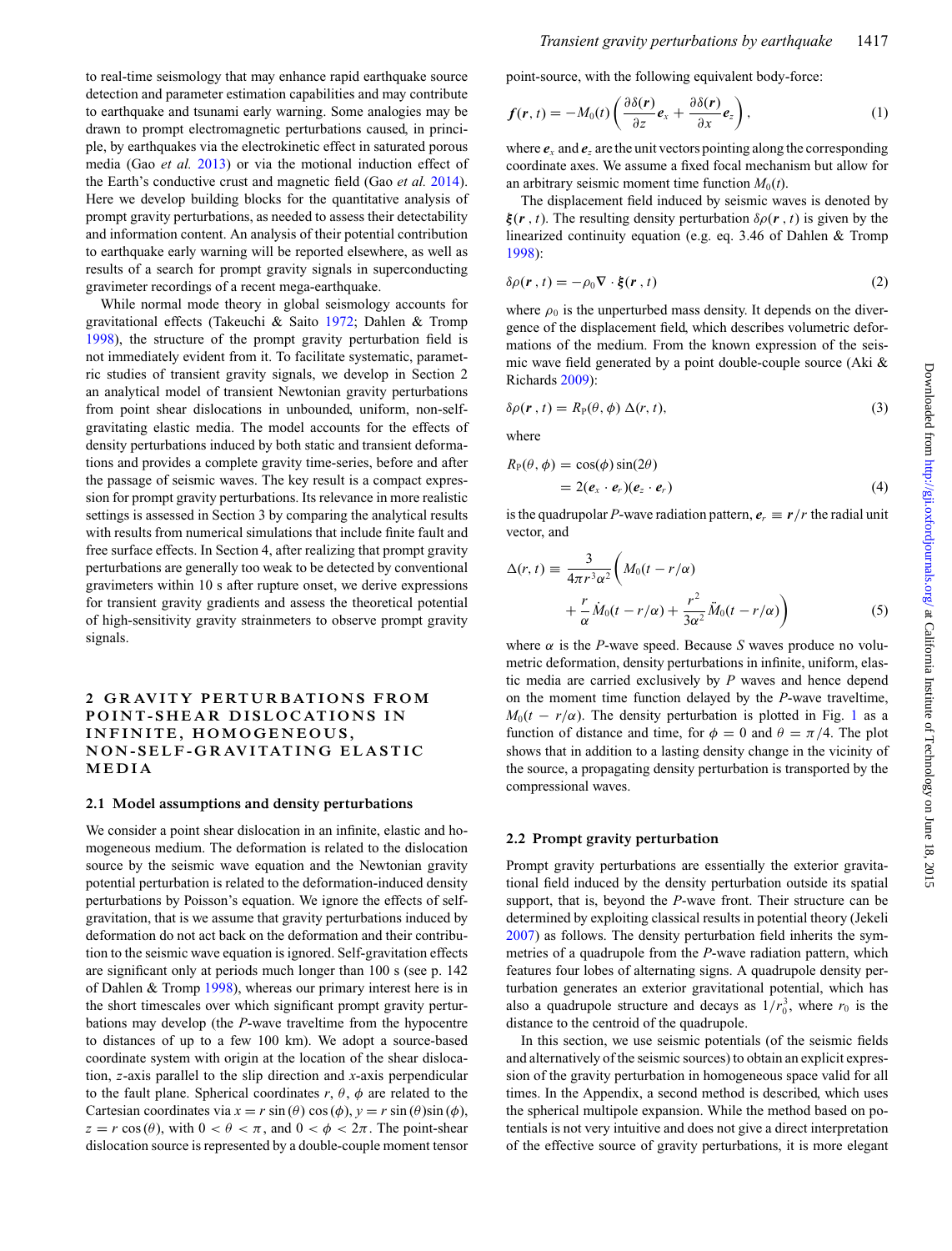<span id="page-2-0"></span>

**Figure 1.** Density perturbation field as a function of distance and time, for  $\phi = 0$ ,  $\theta = \pi/4$  and seismic moment time function  $M_0$  tanh  $(t/\tau) \Theta(t)$ , where  $\Theta(\cdot)$  denotes the unit step function. Since the positive and negative values vary over many orders of magnitude, the colour scale is based on a log-modulus transformation (John & Draper [1980\)](#page-8-8).

and should prove useful also to solving more complicated calculations in the future, for example concerning gravity perturbations in a half space.

The perturbation of the Newtonian gravity potential,  $\delta \psi(\mathbf{r}_0, t)$ , is determined by the density fluctuations according to Poisson's equation

$$
\nabla^2 \delta \psi = 4\pi G \delta \rho \tag{6}
$$

where *G* is the gravitational constant. In a uniform medium, the density perturbation is governed by the seismic displacement field via eq. (2). We represent the seismic field in terms of its Lame´ potentials:

$$
\boldsymbol{\xi}(\boldsymbol{r}\,,t)=\nabla\phi_{\rm s}(\boldsymbol{r}\,,t)+\nabla\times\psi_{\rm s}(\boldsymbol{r}\,,t). \tag{7}
$$

The scalar potential  $\phi_s$  gives rise to compressional waves, whereas the vector potential  $\psi$ <sub>s</sub> gives rise to shear waves and also obeys the condition  $\nabla \cdot \psi_s = 0$ . Inserting eq. (7) into eq. (2) and noting that  $\nabla \cdot \nabla \times \psi_s = 0$ , one finds

$$
\delta \rho = -\rho_0 \nabla^2 \phi_s \tag{8}
$$

and, from eq. (6),  $\nabla^2 \delta \psi = -4\pi G \rho_0 \nabla^2 \phi_s$ . Hence, considering the anticipated fast  $(1/r_0^3)$  decay of the gravity potential away from the density perturbation region, one finds for an infinite medium

$$
\delta\psi(\mathbf{r}_0,t)=-4\pi G\rho_0\phi_{\rm s}(\mathbf{r}_0,t). \tag{9}
$$

This equivalence between a potential giving rise to a seismic compressional field and the corresponding gravity potential perturbation is remarkable. Given the known solution for seismic potentials from a point force in infinite media (Aki & Richards [2009\)](#page-7-7), one can derive the expression for a double-couple and rescale it according to eq. (9) to obtain the following expression of the perturbed gravity potential:

$$
\delta \psi(r_0, t) = G R_{P}(\theta_0, \phi_0)
$$
  
 
$$
\times \left[ \frac{1}{r_0 \alpha^2} M_0(t - r_0/\alpha) - \frac{3}{r_0^3} \int_0^{r_0/\alpha} du \, u M_0(t - u) \right]. \tag{10}
$$

Note that this result does not depend explicitly on the reference density of the medium. Before the arrival of *P* waves, when  $t < r_0/\alpha$ ,

the first term in brackets vanishes, the upper limit of integration of the second term can be substituted by *t*, and

$$
\int_{0}^{t} du \, u M_0(t-u) = \int_{0}^{t} dt' \int_{0}^{t'} dt'' M_0(t'') \equiv I_2[M_0](t)
$$
\n(11)

if  $M_0(t) = 0$  for  $t < 0$ . Therefore, the early gravity potential assumes a remarkably simple form independent of the speed  $\alpha$  of compressional waves:

$$
\delta \psi(\mathbf{r}_0, t) = -R_{\rm P}(\theta_0, \phi_0) \frac{3G}{r_0^3} I_2[M_0](t). \tag{12}
$$

As anticipated, the prompt gravity potential inherits the quadrupole distribution of the *P*-wave radiation pattern and decays as  $1/r_0^3$ . Its relation to the seismic moment is remarkably simple: it is proportional to the second integral of the seismic moment time function.

The derivation, in particular eq. (9), has the unintuitive feature that the prompt gravity potential perturbation appears to emerge from the 'acausal' component of the *P*-wave potential. This component has actually no physical significance in the seismic wave equation, where its contribution to the near-field seismic wavefield is cancelled out by a similar contribution from the *S*-wave potential.

We can provide an alternative derivation of the prompt gravity potential perturbation based on source potentials, which allows further insight into the origin of its simple structure. Taking the second time derivative of eq. (9) and considering the wave equation for the *P*-wave potential,

$$
\ddot{\phi}_s = \alpha^2 \nabla^2 \phi_s + \Phi / \rho_0, \qquad (13)
$$

where  $\Phi(r, t)$  is the scalar Helmholtz potential of the equivalent body force representation of a dislocation (e.g. eq. 4.9 of Aki & Richards [2009\)](#page-7-7), we find

$$
\delta \ddot{\psi} = -4\pi G \rho_0 (\alpha^2 \nabla^2 \phi_s + \Phi / \rho_0). \tag{14}
$$

Making use of eq. (8), we get

$$
\delta \ddot{\psi} = -4\pi G(-\alpha^2 \delta \rho + \Phi). \tag{15}
$$

The first term in brackets is a propagative contribution carried by *P* waves. The second term is long-ranged. Before the arrival of *P*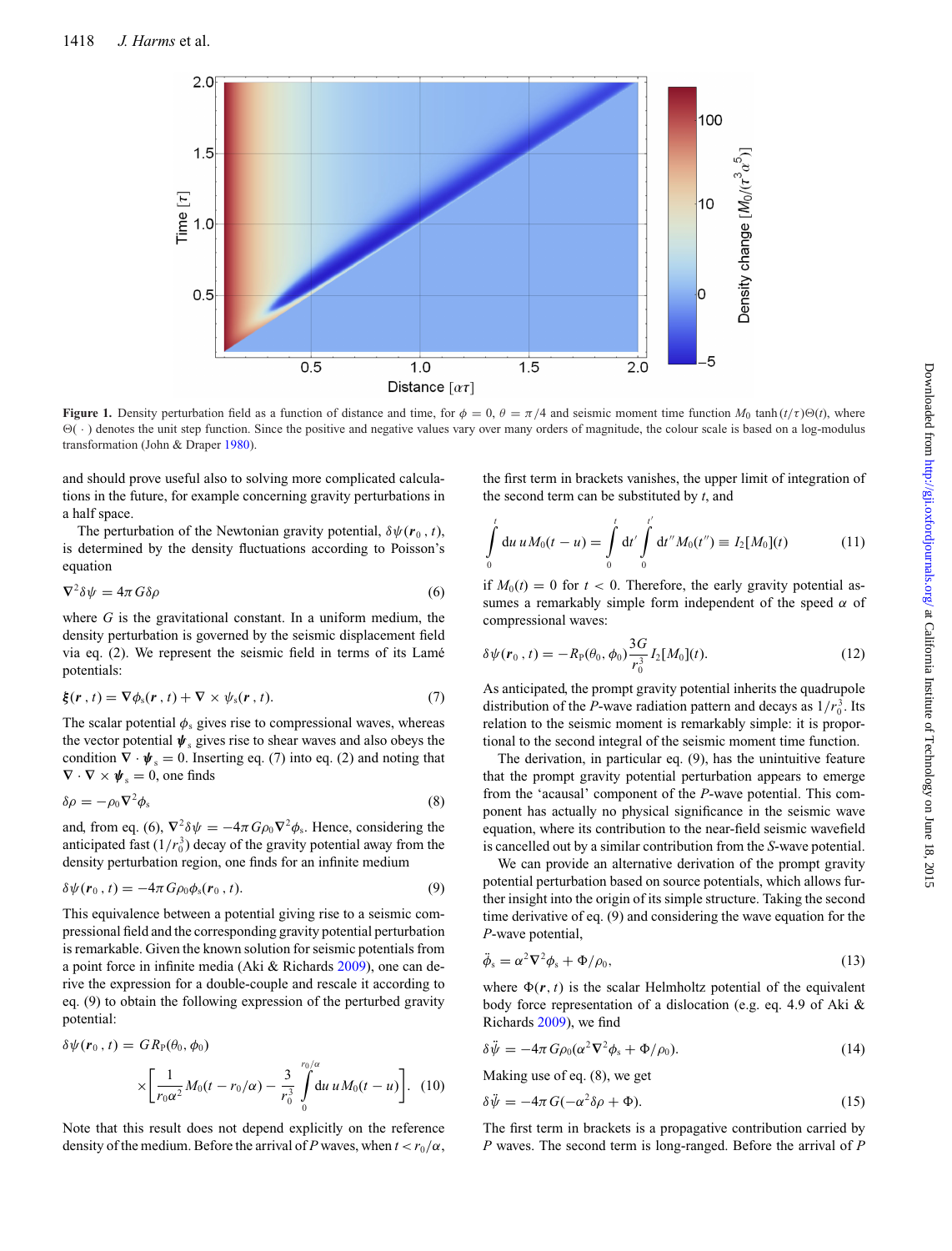$$
\delta \ddot{\psi} = -4\pi G \Phi. \tag{16}
$$

Combining spatial derivatives of the point-force potential given, for example, in eq.  $(4.17)$  of Aki & Richards  $(2009)$ , it can be shown that the scalar Helmholtz potential of the double-couple source given in eq. (1) is

$$
\Phi(r,t) = \frac{M_0(t)}{2\pi} \frac{\partial^2 1/r}{\partial x \partial z}.
$$
\n(17)

Porting this into eq. (16) and integrating twice lead to eq. (12). This derivation, in particular eq. (16), provides a more elegant proof that the prompt gravity potential perturbation is proportional to the second integral of  $M_0(t)$ . Also, eq. (15) is consistent with eq. (10) but shows more clearly the separation between propagative and long-ranged components of the gravity potential field.

Finally, we provide an explicit expression of the prompt perturbation of gravity acceleration,  $\delta \mathbf{a} = -\nabla \delta \psi$ , which takes the form

$$
\delta \boldsymbol{a}(\boldsymbol{r}_0, t) = \frac{6G}{r_0^4} ((\boldsymbol{e}_z \cdot \boldsymbol{e}_r) \boldsymbol{e}_x + (\boldsymbol{e}_x \cdot \boldsymbol{e}_r) \boldsymbol{e}_z - 5(\boldsymbol{e}_x \cdot \boldsymbol{e}_r) (\boldsymbol{e}_z \cdot \boldsymbol{e}_r) \boldsymbol{e}_r) I_2[M_0](t).
$$
 (18)

Reflecting the long-range and instantaneous nature of gravity changes, these expressions show that the prompt gravity perturbation extends over arbitrary distances and involves the seismic moment time-function without *P*-wave time delay. Its proportionality to the second integral of seismic moment has important implications. Compared to far-field seismic ground displacements, which are proportional to seismic moment rate, the high-frequency content of prompt gravity potential perturbations is damped. For self-similar ruptures, whose moment function has an onset proportional to  $t^3$ , the prompt gravity potential signal is predicted to start as  $t^5$ . After the rupture ends and before the  $P$  wave arrives, it grows as  $t^2$ . At the arrival of *P* waves,  $t = r_0/\alpha$  and  $\delta a \propto t^2/r_0^4 \propto 1/r_0^2$ , consistent with the distance decay of gravity perturbations produced by static earthquake deformation (Okubo [1991\)](#page-8-9). In the calculations leading to eq. (12), it is found that the near-, intermediate- and far-field terms of the density perturbation, represented by the three terms in eq. (5), have comparable contributions to the prompt gravity perturbation. In particular, the contribution of the static deformation (the near-field term) is not dominant at any distance.

#### **3 COMPARISON WITH SPECTRAL ELEMENT SIMULATIONS**

The theory developed in Section 2 does not capture all effects that may be present in nature. Even if for some purposes the Earth can be sufficiently approximated by a homogenous medium, it remains to be determined under which conditions this theory adequately describes finite fault sources in a half space.

First, the theoretical results are derived for a point source. Additional finite-source effects are expected close to a finite-size rupture. We do not consider this a major drawback, since the problem is linear and finite-sized sources of arbitrary shape and with complicated rupture propagation can be represented by superposition of point sources. A suitable approximation to describe finite-size ruptures on a single planar fault is proposed here. The prompt gravity perturbation in that scenario is a superposition of quadrupole gravity fields, each of the form given by eq. (12). The leading term of the multipole expansion of a superposition of quadrupoles is also a

quadrupole, whose quadrupole moment is simply the sum of the individual ones. The higher order multipole terms (octupole, etc.) are not necessarily zero but they decay faster with distance. Hence, at a distance from the *P*-wave front, the prompt gravity perturbation produced by a finite earthquake source is approximately given by eq. (12) if, as conventionally in seismology,  $M_0(t)$  is understood as the seismic moment integrated over the whole finite rupture surface. To minimize the octupole contribution,  $r_0$  should be understood as the distance to the instantaneous earthquake centroid (or, more generally, to the instantaneous centroid of the density perturbation field). The quality of this approximation is expected to degrade as the *P*-wave front approaches.

Secondly, the analytical solution was derived for infinite media. If an event occurs at a depth *h*, then we can expect deviations from our results as soon as *P* waves reach the surface at time  $h/\alpha$ , which is typically a few seconds only. Therefore, simulating many tens of seconds of gravity time-series using the analytical results of Section 2 would in general lead to inaccurate predictions. However, for early warning applications of prompt gravity signals the important question is if the influence of the surface is significant within a few seconds of the rupture onset.

Finite-source and free-surface effects can be assessed by comparing the analytical prediction with results obtained from a numerical simulation on a half-space. The simulation tool used here is SPECFEM3D, a seismic wave propagation code based on the spectral element method (Komatitsch & Vilotte [1998;](#page-8-10) Komatitsch & Tromp [1999\)](#page-8-11) which can simulate finite earthquake sources with prescribed slip rate (S. N. Somala, J.-P. Ampuero and N. Lapusta, *Finite-fault source inversion using adjoint methods in 3D heterogeneous media*, submitted). We implemented in SPECFEM3D the computation of gravity acceleration perturbations above the halfspace surface produced by the seismic displacement field  $\xi(r, t)$  as a function of time, based on the following equation [Harms *et al.* [\(2009\)](#page-7-8); eqs 3.100–3.101 of Dahlen & Tromp [\(1998\)](#page-7-2)],

$$
\delta \boldsymbol{a}(\boldsymbol{r}_0, t) = G \rho_0 \int dV \frac{1}{|\boldsymbol{r} - \boldsymbol{r}_0|^3} \left( \boldsymbol{\xi}(\boldsymbol{r}, t) - 3(\boldsymbol{e}_r \cdot \boldsymbol{\xi}(\boldsymbol{r}, t)) \cdot \boldsymbol{e}_r \right). \tag{19}
$$

This equation has the form of a dipole perturbation associated with displaced point masses  $\rho_0$  dV. It is valid as long as the displacement is much smaller than the distance  $|r - r_0|$ . The integral is performed over a fixed domain but it accounts for the gravity perturbations induced by deformation of the Earth's surface. Eq. (19) gives the Eulerian gravity acceleration measurable by a seismically isolated sensor, whereas the Lagrangian quantity measured by a non-isolated sensor involves an additional term representing advection through the initial gravity gradient (Dahlen & Tromp [1998\)](#page-7-2). This distinction is, however, irrelevant before seismic waves arrive to the sensor. In this section, we compare the simulated half-space gravity perturbation with the full-space analytical solution of prompt gravity acceleration perturbations, eq. (18).

The assumed kinematic source model is specified in Appendix B. It represents a circular pulse-like rupture of finite duration  $\tau$  with cosine slip rate function, uniform final slip δ, rise time *T* and constant rupture speed  $v_{\text{rup}}$ . From the rupture model, an explicit expression of the moment function  $M_0(t)$  is obtained that is inserted into eq. (18) to calculate an analytical prediction of the gravity perturbation. We present results of three simulations, a very deep strike-slip event, a shallow one and a shallow dip-slip event, and compare them with the analytical predictions. The duration of the strike-slip events is  $\tau = 2$  s, while the duration of the dip-slip event is 4 s. The rise time in all cases is  $T = 1$  s. We simulated about 5 s of time-series, a short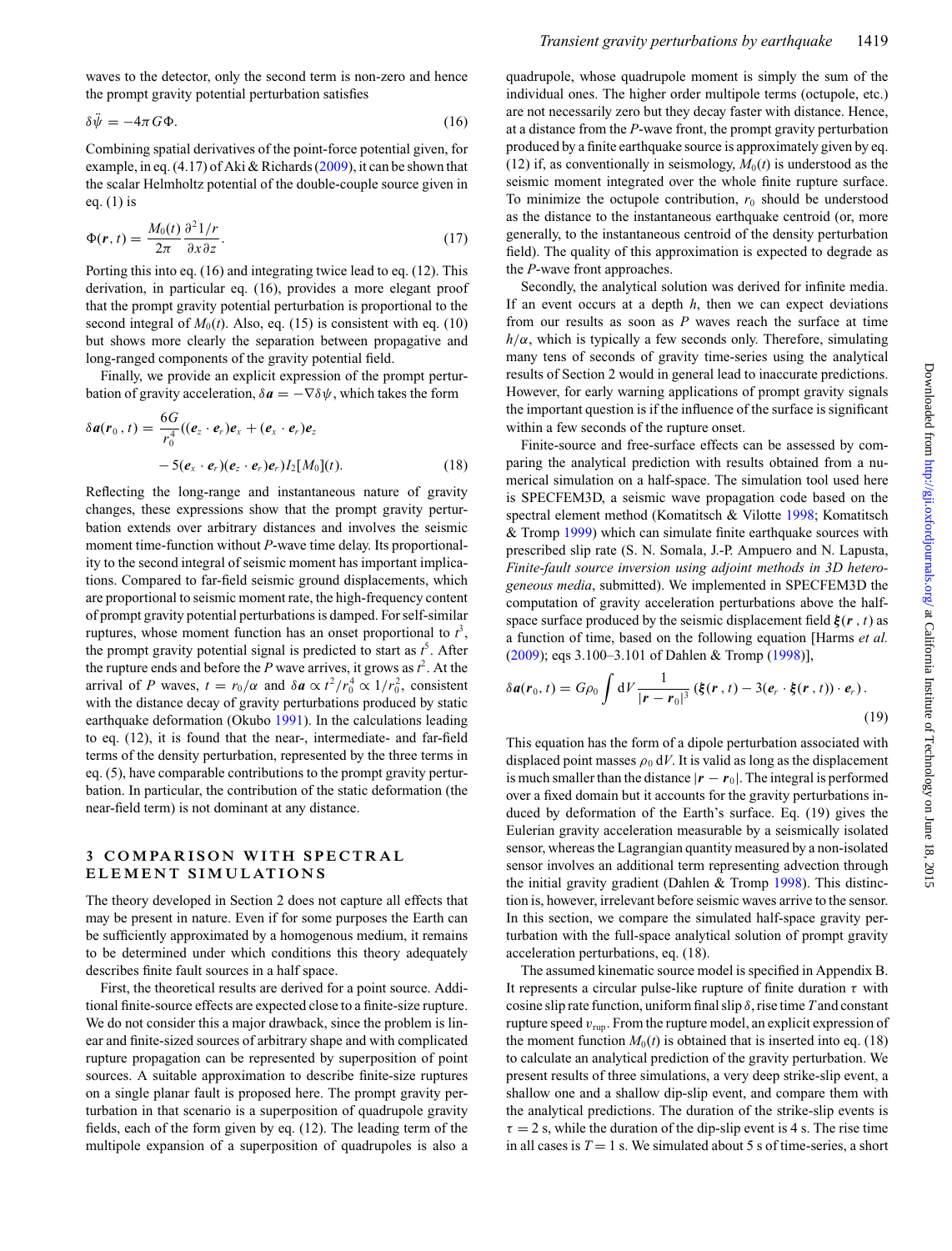<span id="page-4-0"></span>**Table 1.** Parameter values used for the comparison between the numerical simulation and theory.

| Parameter            | Symbol         | Value                    |
|----------------------|----------------|--------------------------|
| Rupture speed        | $v_{\rm{rup}}$ | $3 \text{ km s}^{-1}$    |
| P-wave speed         | $\alpha$       | 6.4 km s <sup>-1</sup>   |
| Mass density         | $\rho_0$       | $2670 \text{ kg m}^{-3}$ |
| Shear modulus        | $\mu$          | $27$ GPa                 |
| Slip                 | $\delta$       | 0.5 <sub>m</sub>         |
| Strike-slip events   |                |                          |
| Total ruptured area  | $\overline{A}$ | 110 $km^2$               |
| Total seismic moment | $M_0$          | $1.5 \times 10^{18}$ N m |
| Moment magnitude     | $M_{\rm w}$    | 6.1                      |
| Dip-slip event       |                |                          |
| Total ruptured area  | $\overline{A}$ | $400 \text{ km}^2$       |
| Total seismic moment | $M_0$          | $5.4 \times 10^{18}$ N m |
| Moment magnitude     | $M_{\rm w}$    | 6.5                      |

<span id="page-4-1"></span>

**Figure 2.** Comparison between analytical predictions  $g_{th}$  and numerical simulation  $g_{\text{num}}$  of prompt gravity acceleration perturbations for a deep strike-slip earthquake. The solid curve is plotted against the right *y*-axis, while the dashed and dash-dotted curves are plotted against the left *y*-axis. The hypocentre is 50 km deep so that surface effects are non-existent during the first 5 s. The detector is located at a horizontal distance of 1 km from the epicentre to avoid a null of gravity acceleration. The result shows that approximating the fault rupture as a point source leads to relative deviations smaller than 0.07 within the first 5 s.

timescale relevant to anticipated applications in early warning. It is computationally expensive to increase the simulation duration and at the same time increase the size of the simulation domain to encompass the complete *P*-wave front and preserve accuracy at high frequencies. Further parameter values of the simulations are listed in Table [1.](#page-4-0) For the strike-slip scenarios, the total ruptured area is  $A = \pi (v_{\text{rup}} \tau)^2$  and the seismic moment  $M_0 = \mu \delta A$ . In the dip-slip scenario the rupture reaches the surface.

Fig. [2](#page-4-1) shows the comparison between theory and simulation for the deep strike-slip event with hypocentre at 50 km depth. We compare the gravity acceleration in the horizontal direction normal to the fault evaluated at a horizontal distance of 1 km to the epicentre and to the fault (to avoid a null of gravity acceleration) and 2 km above ground (to avoid exponentially decaying artefacts of the gravity calculation related to the finite grid density). The relative deviation (shown as dashed line) grows with time but stays smaller than 7 per cent over the entire 5 s. This serves as verification

of our SPECFEM3D implementation and to show that finite source effects are not significant at this distance.

Fig. [3](#page-5-0) (left) shows the comparison for the shallow strike-slip event with hypocentre depth 7.5 km. Gravity is evaluated at 50 km horizontal distance to the epicentre and 2 km above ground. The horizontal distance was chosen larger than the propagation distance of seismic waves during the first 5 s. The plot in the right of Fig. [3](#page-5-0) shows the comparison for the 7.5 km deep dip-slip event with  $45°$ dip angle, and 4 s duration. In these two examples, the relative deviation is smaller than 1.5 and 6 per cent, respectively. This is even smaller than in the previous example, which may seem surprising given that at  $t = 5$  s seismic waves have already been reflected from the surface or have been converted into surface waves, which was not considered in the theoretical analysis. Especially concerning the dip-slip event, one might have expected more significant deviations since the surface experiences a differential lift across the fault trace when the rupture reaches the surface at about  $t = 3.5$  s. The agreement between the theoretical and numerical results even in this case may be taken as a hint of a more fundamental principle that is to be discovered in the full half-space solution.

Strong deviations between theory and numerical simulations were only observed for shallow events in cases where gravity was evaluated close to the epicentre so that the contribution from passing Rayleigh waves was dominant. An open question that should be addressed in future studies is whether results still agree well even long after 5 s, at least as long as contributions from passing Rayleigh waves can be excluded. The effect of heterogeneity of the crust also deserves further scrutiny.

# **4 T R AN S I EN T G R AV I T Y G R AD I EN T S**

#### **4.1 Motivations**

Prompt gravity perturbations produced by earthquakes have not been observed with existing gravimeters or seismometers. An orderof-magnitude estimate of the amplitude of the prompt gravity acceleration signal can be obtained from eq. (18), neglecting the dependence on directions. We assume a self-similar rupture model, whose seismic moment function starts as  $M_0(t) \sim t^3$ . Based on empirical relations between seismic moment and rupture duration (Houston [2001\)](#page-8-12) we set  $M_0(1 \text{ s}) = 10^{17} \text{ N m}$ . We find that

$$
\delta a = O(10^6 \,\mathrm{m}^5 \mathrm{s}^{-7}) \frac{t^5}{r_0^4} \sim O(10 \,\mathrm{nm/s^2}) \frac{(t/10 \,\mathrm{s})^5}{(r_0/50 \,\mathrm{km})^4} \tag{20}
$$

with  $t < r_0/\alpha$  (before the *P*-wave arrival). Note that 50 km is the typical distance travelled by a *P* wave in 10 s. This estimate is only valid before the half-duration of the rupture; after that it overestimates the signal amplitude. At late times, if the rupture duration and distance are large enough, prompt gravity perturbations above 10 nm s−<sup>2</sup> are predicted. However, gravity acceleration changes forming within the first few seconds at local distances to the source (50 km or less) lie well below 10 nm s−2. This is also illustrated in the figures in Section 3. Measurements of such weak gravity transients are masked by a foreground of seismic noise (Berger *et al.* [2004;](#page-7-9) Brown *et al.* [2014\)](#page-7-10), which is of the order of 100 nm s<sup> $-2$ </sup> between 0.1 Hz and 1 Hz. A novel class of instruments, for example seismically isolated gravity gradiometers (also referred to as gravity strainmeters (Harms *et al.* [2013\)](#page-7-11)), is required to detect these early transients.

The past two decades have seen rapid progress in the development of ultra-sensitive gravity strainmeters, mainly driven by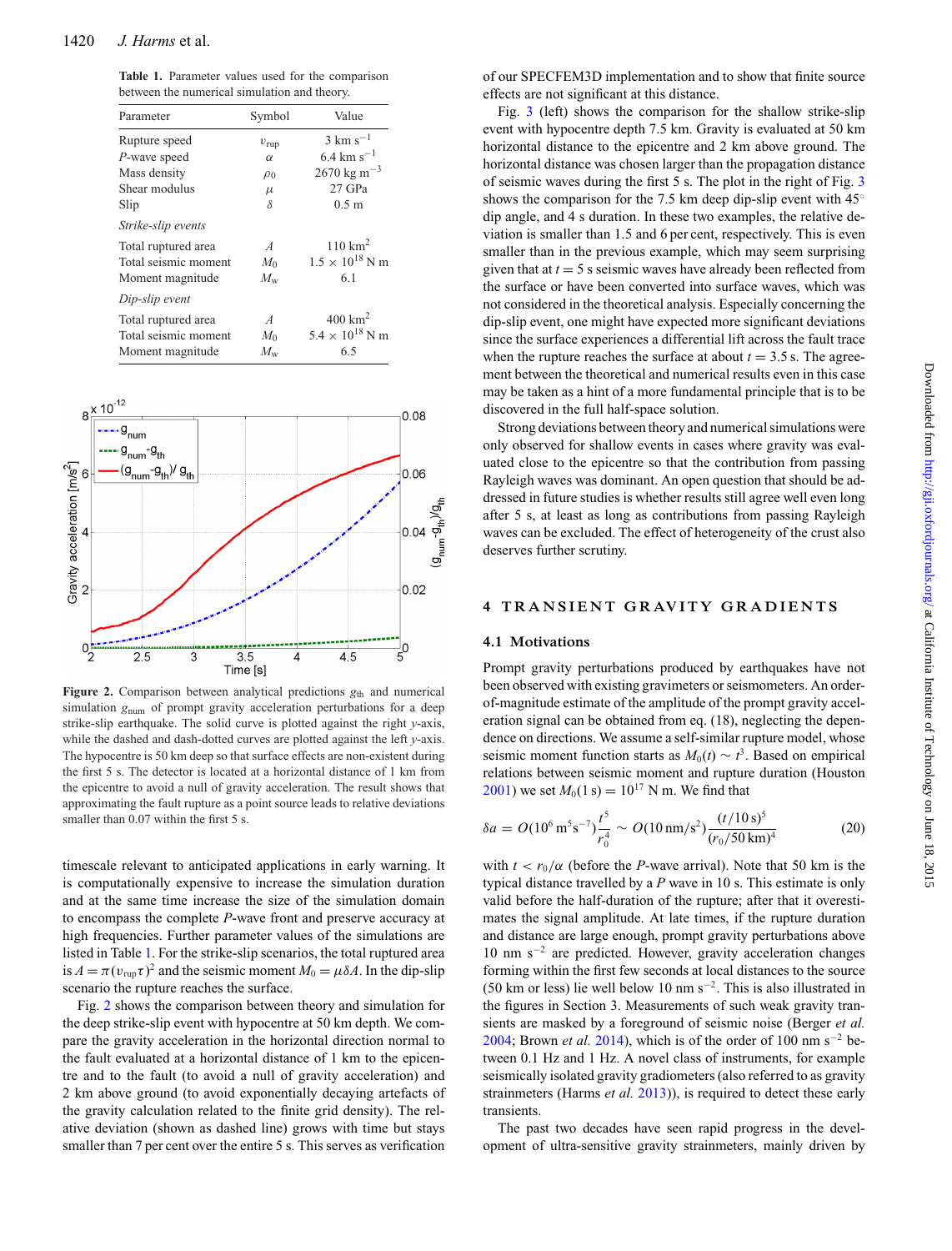<span id="page-5-0"></span>

Figure 3. Comparison between analytical predictions  $g_{th}$  and numerical simulation  $g_{num}$  of prompt gravity acceleration perturbations for a shallow strike-slip earthquake and a surface-breaking dip-slip earthquake. Same representation as in Fig. [2.](#page-4-1) Left: strike-slip event with 2 s duration. Right: dip-slip event with dip angle of 45° and duration of 4 s. In both cases, the event hypocentre is 7.5 km deep so that surface effects can be expected shortly after 1 s, and the detector is located at 50 km distance from the epicentre so that seismic waves do not reach it within the 5 s of simulation time. For the dip-slip scenario, the rupture reaches the surface at about 3.5 s. The impact of the surface onto gravity perturbations stays weak within the first 5 s, leading to relative deviations smaller than 0.015 for the strike-slip event, and 0.06 for the dip-slip event.

scientific communities working on GW detection from astrophysical sources. Gravity strain is the relative change in physical distance between two test masses in response to a changing gravitational field. This change can be produced by a GW of astrophysical origin as well as by gravity perturbations from terrestrial sources. Laser-interferometric GW detectors such as LIGO (LIGO Scientific Collaboration [2009\)](#page-8-13), Virgo (Accadia et al. [2011\)](#page-7-12), GEO600 (Lück *et al.* [2010\)](#page-8-14), and KAGRA (Aso *et al.* [2013\)](#page-7-13) measure gravity strain as differential displacement between seismically isolated test masses using high-power, in-vacuum lasers. Strain sensitivities of better than  $10^{-22}$  Hz<sup>-1/2</sup> have been demonstrated in the frequency range between about 50 and 1000 Hz. The LIGO and Virgo detectors are currently being upgraded to advanced configurations with design strain sensitivity better than 10−<sup>23</sup> Hz−1/<sup>2</sup> between about 30 Hz and 2000 Hz. Furthermore, future ground-based detectors have been proposed, such as the Einstein Telescope (ET Science Team [2011\)](#page-7-14) with even more enhanced strain sensitivity, and a detection band extending down to a few Hz. In parallel to these kilometre-scale detectors, groups are developing gravity strainmeters targeting signals below 1 Hz, which are better suited to detect gravity perturbations changing over timescales of a few seconds (Ando *et al.* [2010;](#page-7-15) Hohensee *et al.* [2011;](#page-8-15) Dickerson *et al.* [2013;](#page-7-16) Shoda *et al.* [2014\)](#page-8-16).

In the next section, we derive expressions for gravity strain perturbations (expressed as gravity gradients, i.e. the second time derivative of gravity strain) useful to assess the capability of future sensors to observe prompt gravity signals. Current concepts and sensitivity goals of these 'low-frequency' instruments are briefly reviewed in Section 4.4.

#### **4.2 Gravity-gradient tensor**

The gravity-gradient tensor is given by

$$
\mathbf{D}(\mathbf{r}_0,t) = \nabla \delta \mathbf{a}(\mathbf{r}_0,t) = -(\nabla \otimes \nabla) \delta \psi(\mathbf{r}_0,t)
$$
(21)

where '⊗' denotes the Kronecker product (also known as dyadic or tensor product). It is a symmetric tensor. Substituting eq. (10) for the gravity potential, one obtains a tensor that can be divided into four parts, distinguished by their dependence on directions. The first

part is proportional to the local density perturbation:

$$
\mathbf{D}_1(\mathbf{r}_0,t)=-4\pi G \,\delta\rho(\mathbf{r}_0,t)\mathbf{e}_r\otimes\mathbf{e}_r. \tag{22}
$$

It is the only contribution with non-vanishing trace. Using  $\text{Tr}(a \otimes$ **) =**  $**a** · **b**$ **, one obtains** 

$$
\operatorname{Tr}(\mathbf{D}_1(\mathbf{r}_0,t)) = -4\pi G \,\delta\rho(\mathbf{r}_0,t),\tag{23}
$$

consistent with Poisson's equation. The second part can be cast into the form

$$
\mathbf{D}_2(\mathbf{r}_0, t) = -\frac{6G}{r_0^5} \mathbf{S}(\theta, \phi) \int_{0}^{r_0/\alpha} du \, u M_0(t - u) \tag{24}
$$

where

$$
\begin{aligned} \mathbf{S}(\theta,\phi) &= 5(\boldsymbol{e}_x \cdot \boldsymbol{e}_r)(\boldsymbol{e}_z \cdot \boldsymbol{e}_r)(31 - 7\boldsymbol{e}_r \otimes \boldsymbol{e}_r) \\ &+ 4(\boldsymbol{e}_x \otimes \boldsymbol{e}_z)_{\text{sym}} + 5((\boldsymbol{e}_x \times \boldsymbol{e}_r) \otimes (\boldsymbol{e}_z \times \boldsymbol{e}_r))_{\text{sym}}. \end{aligned} \tag{25}
$$

Here  $(a \otimes b)_{sym} \equiv a \otimes b + b \otimes a$ . The third part is given by

$$
\mathbf{D}_3(r_0, t) = \frac{2G}{5r_0^3\alpha^2} \left(6M_0(t - r_0/\alpha) + \frac{r_0}{\alpha}\dot{M}_0(t - r_0/\alpha)\right)
$$

$$
\cdot \left(\mathbf{S}(\theta, \phi) + (\mathbf{e}_x \otimes \mathbf{e}_z)_{\text{sym}}\right), \tag{26}
$$

and the last part is proportional to the delayed moment function

$$
\mathbf{D}_4(\mathbf{r}_0,t)=-\frac{2G}{\alpha^2 r_0^3}M_0(t-r_0/\alpha)\cdot(\mathbf{e}_x\otimes\mathbf{e}_z)_{\text{sym}},\qquad(27)
$$

Note that the unit vectors  $e_x$  and  $e_z$  are not arbitrary coordinate axes, but correspond to the fault normal and slip direction. The full gravity-gradient tensor is simply the sum of these four contributions. For small times relevant to prompt perturbations,  $t < r_0/\alpha$ , the first and last two contributions vanish since  $M_0(t) = 0$  for  $t < 0$ , and the integral of the second contribution can be rewritten as

$$
\mathbf{D}(\mathbf{r}_0, t) = -\frac{6G}{r_0^5} \mathbf{S}(\theta, \phi) I_2[M_0](t).
$$
 (28)

None of the four contributions vanishes for  $t \to \infty$ . Instead the time derivatives of the moment function go to zero, and the moment function itself can be substituted by its final value  $M_0(t \to \infty)$ . The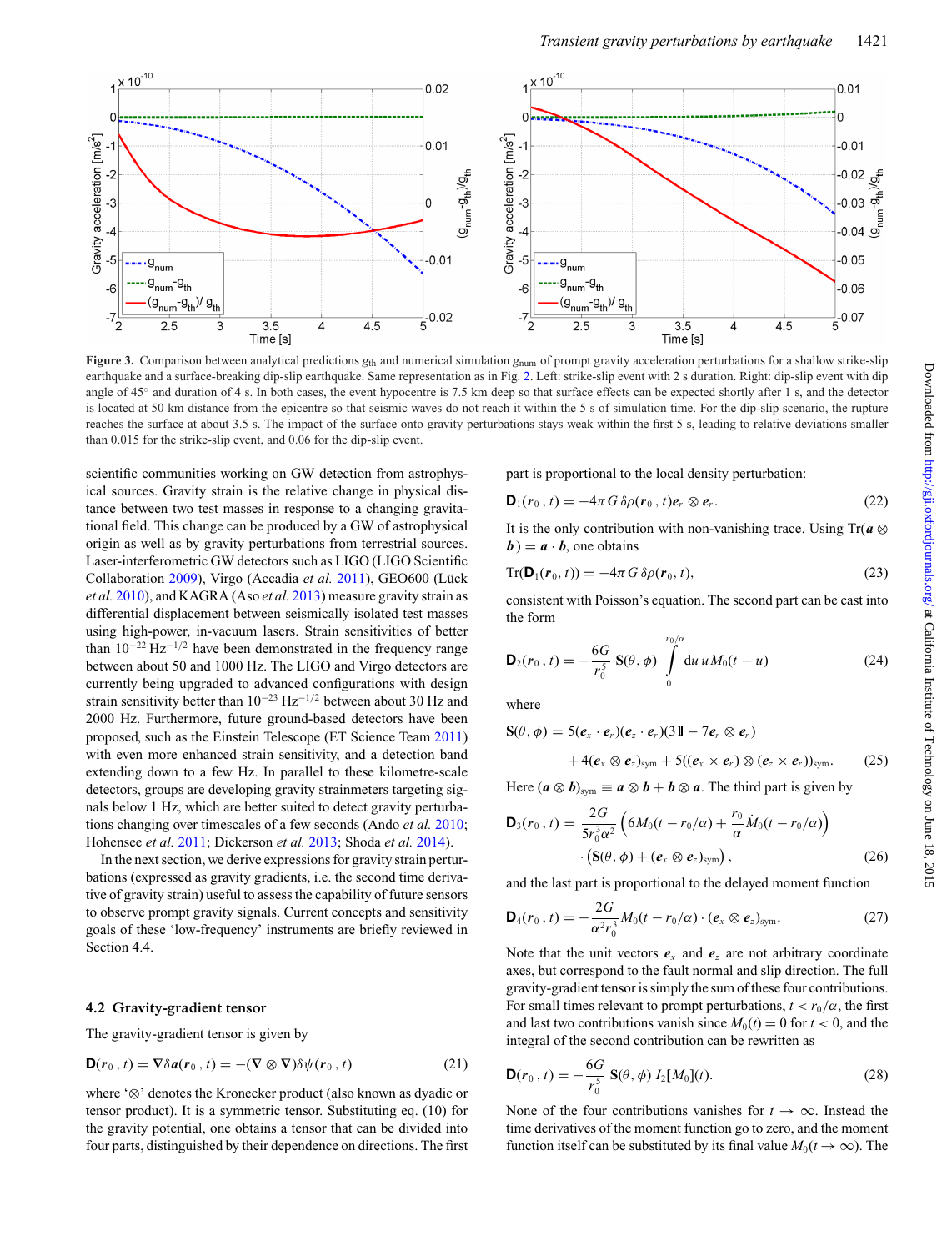result is a gravity-gradient tensor whose components decrease with  $1/r_0^3$ , and is consistent with the static gravity perturbation found by Okubo [\(1991\)](#page-8-9) for shear dislocations in a half space, provided that his result is evaluated for an event far from the surface.

#### **4.3 Gravity-strain response**

The instruments anticipated to observe weak gravity transients of the form given in eq. (28) measure changes in distance between test masses or relative rotations between suspended bars. These instruments measure the so-called *gravity-strain tensor*  $\mathbf{h} \equiv I_2[\mathbf{D}](t)$ , rather than the gravity-gradient tensor **D**. The concept of gravity strain is similar to that of elastic strain. While elastic strain determines the relative change in distance between test masses bolted to an elastic medium, gravity strain causes a relative change in distance between freely falling test masses. The concept of gravity strain is predominantly used in the GW community, and since it emerged from studies of gravity in the framework of general relativity, it should also be emphasized that some of the predicted effects on instruments cannot be explained by Newtonian gravity theory. Nonetheless, in the context of this paper, it is sufficient to understand gravity strain as if produced by a tidal force and therefore it can be calculated from the gravity-gradient tensor by double integration as stated above.

There are two types of gravity strain measurements: (1) the conventional scheme, which is a measurement of the *relative displacement* of test masses typically carried out along two perpendicular baselines (arms); and (2) measurement of the *relative rotation* between two suspended bars. In either case, the response of a sensor is obtained by projecting the gravity strain tensor onto a combination of two unit vectors,  $e_1$  and  $e_2$ , that characterize the orientation of the detector, such as the directions of the two bars in a rotational gravity strainmeter, or the two arms of a conventional gravity strainmeter. This requires us to define two different gravity strain projections. The projection for the rotational strain measurement is given by

$$
h_{\times}(\mathbf{r}_0,t) = \left(\mathbf{e}_1^{\top} \cdot \mathbf{h}(\mathbf{r}_0,t) \cdot \mathbf{e}_1^{\top} - \mathbf{e}_2^{\top} \cdot \mathbf{h}(\mathbf{r}_0,t) \cdot \mathbf{e}_2^{\top}\right)/2, \tag{29}
$$

where the subscript  $\times$  indicates that the response to gravity fields is based on a relative rotation of the bars. The vectors  $e_1^r$  and  $e_2^r$  are rotated counter-clockwise by 90 $\degree$  with respect to  $e_1$  and  $e_2$ . In the case of perpendicular bars  $e_1^r = e_2$  and  $e_2^r = -e_1$ . The corresponding projection for the conventional gravity strainmeter reads

$$
h_{+}(\mathbf{r}_{0},t) = \left(\mathbf{e}_{1}^{\top}\cdot\mathbf{h}(\mathbf{r}_{0},t)\cdot\mathbf{e}_{1} - \mathbf{e}_{2}^{\top}\cdot\mathbf{h}(\mathbf{r}_{0},t)\cdot\mathbf{e}_{2}\right)/2.
$$
 (30)

The subscript  $+$  indicates that the response is based on a distance change between test masses. It is straightforward to evaluate the projections of the strain tensor in the form given in equations (22), (24), (26) and (27) using the relation  $e_1^{\perp} \cdot (a \otimes b)$ .  $e_2 = (e_1 \cdot a)(e_2 \cdot b).$ 

Transformations between coordinate systems governed by a rotation matrix  $R$  can be applied to the strain tensor in the usual way

$$
\mathbf{h}'(\mathbf{r}'_0, t) = R^{\top} \cdot \mathbf{h}(\mathbf{r}_0, t) \cdot R,\tag{31}
$$

and the projection is now carried out expressing the unit vectors in the transformed coordinates. This transformation can also be interpreted as a real rotation of the detector frame representing a change in detector orientation. For the case of perpendicular bars or arms of the gravity strainmeter, we calculate the detector response to gravity strain before the arrival of *P* waves, as given in eq. (28). Denoting the square-root of the average of the squared strain amplitude over detector orientations (represented by the frame rotations *R*), fault orientation, and slip direction by  $\langle \cdot \rangle$ , one obtains:

$$
\langle h_+(\mathbf{r}_0, t) \rangle = \langle h_\times(\mathbf{r}_0, t) \rangle = \frac{6\sqrt{14/5} \ G}{r_0^5} I_4[M_0](t), \tag{32}
$$

where  $I_4$  is the forth time integral. This expression allows us to make simple evaluations of expected gravity strain signal amplitudes without having to specify directions and orientations. Adopting similar assumptions as in Section 4.1, we derive the following order-of-magnitude estimate of the amplitude of prompt gravity strain signals:

$$
\langle h \rangle \sim 6 \, 10^4 \, \text{m}^5 \, \text{s}^{-7} \, \frac{t^7}{r_0^5} \sim 10^{-12} \frac{(t/10 \, \text{s})^7}{(r_0/50 \, \text{km})^5}.\tag{33}
$$

As explained in the following section, there are at least three detector concepts that can reach these sensitivities.

#### **4.4 Sensitivity of low-frequency gravity strainmeters**

We conclude with a brief discussion about instruments and instrumental concepts potentially able to detect the gravity transients from earthquakes discussed in this work. Several concepts have been proposed for gravity strainmeters that target signals between 10 mHz and 10 Hz. These include atom-interferometric, laserinterferometric, torsion-bar, and superconducting gravity strainmeters (Moody *et al.* [2002;](#page-8-17) Harms *et al.* [2013\)](#page-7-11). While none of the concepts has reached the sensitivity yet required for the detection of earthquake transients, sensitivities of 10−<sup>15</sup> Hz−1/<sup>2</sup> in the region 0.1–1 Hz seem within reach. Correspondingly and according to eq. (33), transient gravity signals from earthquakes at ∼10 s after rupture onset and at epicentral distances ∼50 km can be expected to have high signal-to-noise ratio. We point out that these low-frequency strainmeters are much smaller scale (of the order of 1 to 10 m) than the km-scale GW detectors LIGO and Virgo, which operate at higher frequencies. In fact, some of the modern concepts of low-frequency gravity strainmeters evolved from wellknown gravity gradiometer technology. We also want to emphasize that the sensitivity of low-frequency gravity strainmeters required for the detection of earthquake transients lies well below the sensitivity required for GW detection at the same frequencies, which is about 10−<sup>19</sup> Hz−1/<sup>2</sup> at 0.1 Hz (Harms *et al.* [2013\)](#page-7-11). So it is conceivable that these instruments can be either early prototypes of future GW detectors, or instruments specifically built for geophysical observations.

Groups working on the realization of these new concepts rely on modern understanding of terrestrial gravity noise, seismic isolation, and thermal noise acquired over the past decade. For seismicnoise suppression, each concept follows a different strategy. Atominterferometric detectors use freely falling ultracold atom clouds, and seismic noise couples strongly suppressed into the system through the laser interacting with the atoms (Baker & Thorpe [2012\)](#page-7-17). Superconducting gravity strainmeters achieve seismic-noise reduction by common-mode suppression by differential readout of test-mass displacements versus a common rigid reference (Moody *et al.* [2002\)](#page-8-17). Laser-interferometric concepts rely on active and passive seismic isolation of suspended test masses (Harms *et al.* [2013\)](#page-7-11). Torsion-bar detectors profit from the mechanical filtering of seismic noise through a potentially very low frequency torsion resonance (Ando *et al.* [2001\)](#page-7-18). In reality, isolation performance is impeded by cross-coupling between degrees of freedom allowing seismic noise to couple into the strainmeter output through unwanted channels. The goal is to improve the mechanical designs to suppress these couplings.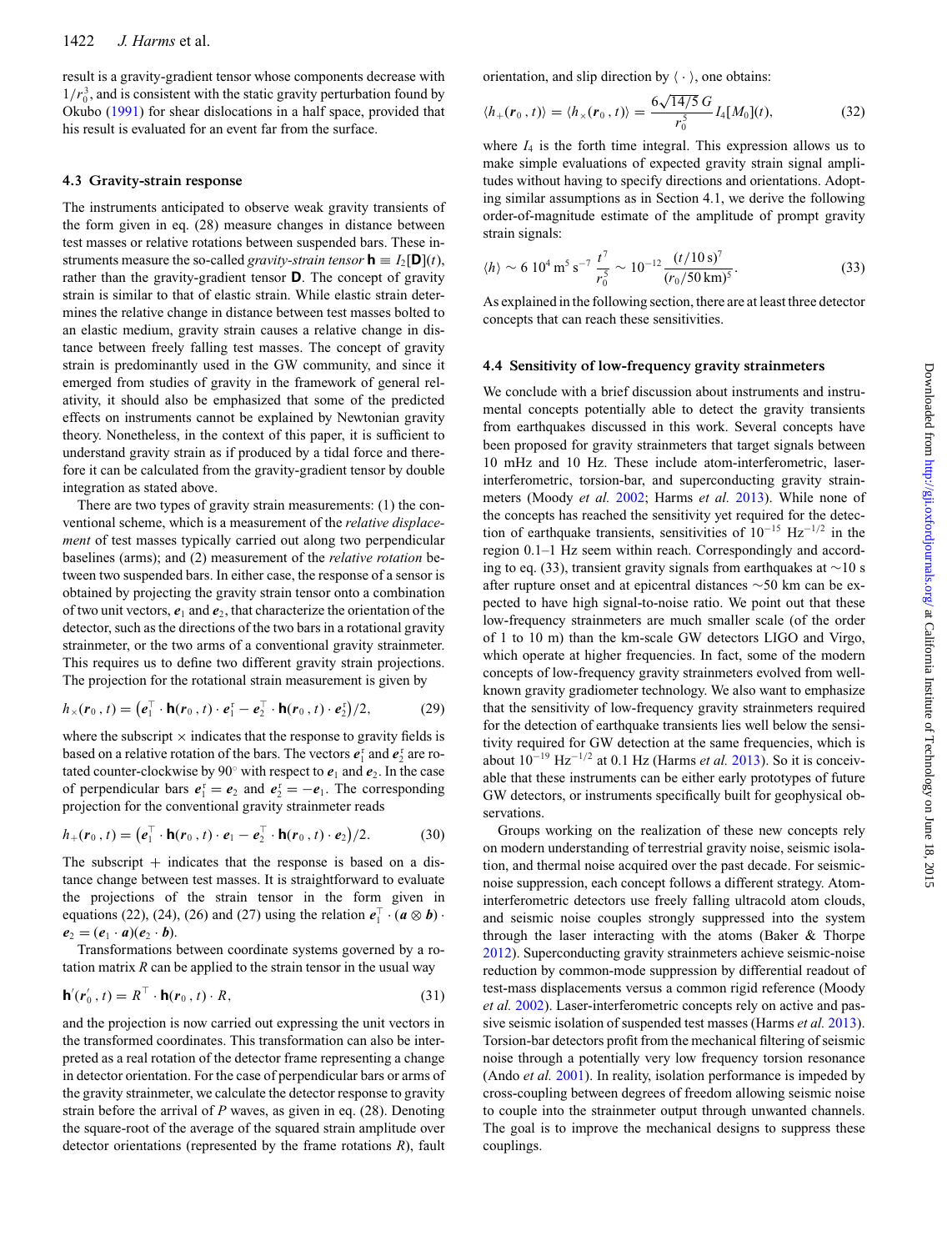As explained by Harms *et al.* [\(2013\)](#page-7-11), terrestrial gravity noise is expected to pose sensitivity limitations at a level  $10^{-15}$  Hz<sup>-1/2</sup> at 0.1 Hz mainly due to atmospheric infrasound, and possibly also seismic fields (depending on the instrument site). It was proposed to use microphone or seismometer arrays to coherently cancel associated gravity fluctuations from the strainmeter data. However, this technique is mostly unexplored and therefore its performance is difficult to predict. Some experience has been gained with the cancellation of atmospheric gravity noise in gravimeter data (Neumeyer [2010\)](#page-8-18), but gravity-noise cancellation in gravity gradiometers is not equivalent to cancellation in gravimeters.

The best strain sensitivity at 0.1 Hz so far has been demonstrated with superconducting gravity strainmeters reaching  $10^{-10}$  Hz<sup>-1/2</sup> (Moody *et al.* [2002\)](#page-8-17). Torsion-bar sensitivities have surpassed 10−<sup>7</sup> Hz−1/<sup>2</sup> at 0.1 Hz (Shoda *et al.* [2014\)](#page-8-16). Naturally, work on detector designs needs to be accompanied by careful selection of instrument sites, which can have a big impact on ambient seismic or infrasound fields (Berger *et al.* [2004;](#page-7-9) Brown *et al.* [2014\)](#page-7-10), and also on the associated gravity noise.

### **5 CONCLUSION**

In this paper we addressed for the first time the problem of modelling transient gravity perturbations produced by an earthquake during fault rupture. Since gravity changes propagate essentially instantaneously in comparison with seismic waves, gravity perturbations are generated at any distance as soon as the rupture starts. In particular, a prompt gravity perturbation is expected before the arrival of *P* waves, and has been computed here by an original analytical model, validated with numerical simulations. The model indicates that it would be challenging to observe prompt gravity signals within 10 s of the rupture onset with current instruments, but that they may be within the reach of high-precision gravity strainmeters currently under development.

This study sets building blocks to evaluate the detectability and information content of prompt gravity perturbations. The analysis of a potential application to earthquake early warning will be reported elsewhere, in which a few seconds of gravity signal would enable warning significantly faster than conventional systems based on seismic data. The detection of prompt gravity perturbations may also open new directions in earthquake seismology, since it consists in a direct measurement of the mass redistribution during fault rupture. How complementary is the information about the earthquake source contained in the transient gravity field and in seismic waves remains to be assessed.

Further analysis is needed to extend this study to cases where the Earth's surface affects more significantly the gravity perturbation field. Surface effects can be studied numerically, as was done here, but an analytical model of gravity perturbations in the presence of a surface would provide further insight.

# **ACKNOWLEDGEMENTS**

We thank Eric Clévédé for discussions during the initial phase of this study and Mauricio Fuentes for assistance with verification and simplification of analytical derivations. This work was supported by NSF Grants PHY 0855313 and PHY 1205512 to UF. BFW acknowledges sabbatical support from the Université Paris Diderot and the CNRS through the APC, where part of this work was carried out. JPA acknowledges support by a grant from the Gordon and Betty Moore Foundation to Caltech. We acknowledge the financial support from the UnivEarthS Labex program at Sorbonne Paris Cité (ANR-10-LABX-0023 and ANR-11-IDEX-0005-02) and the financial support of the Agence Nationale de la Recherche through the grant ANR-14-CE03-0014-01.

SPECFEM3D is available at [http://www.geodynamics.org/cig/](http://www.geodynamics.org/cig/software/specfem3d) [software/specfem3d.](http://www.geodynamics.org/cig/software/specfem3d)

#### **REFERENCES**

- <span id="page-7-12"></span>Accadia, T. *et al.*, 2011. Status of the Virgo project, *Classical and Quantum Gravity,* **28**(11), 114002, doi:10.1088/0264-9381/28/11/114002.
- <span id="page-7-7"></span>Aki, K. & Richards, P.G., 2009. *Quantitative Seismology,* 2nd edn, University Science Books.
- <span id="page-7-18"></span>Ando, M. *et al.*, 2001. Stable Operation of a 300-m Laser Interferometer with Sufficient Sensitivity to Detect Gravitational-Wave Events within Our Galaxy, *Phys. Rev. Lett.,* **86,** 3950–3954.
- <span id="page-7-15"></span>Ando, M., Ishidoshiro, K., Yamamoto, K., Yagi, K., Kokuyama, W., Tsubono, K. & Takamori, A., 2010. Torsion-bar antenna for low-frequency gravitational-wave observations, *Phys. Rev. Lett.,* **105**(16), 161101.
- <span id="page-7-13"></span>Aso, Y., Michimura, Y., Somiya, K., Ando, M., Miyakawa, O., Sekiguchi, T., Tatsumi, D. & Yamamoto, H., 2013. Interferometer design of the kagra gravitational wave detector, *Phys. Rev. D,* **88,** 043007, doi: http://dx.doi.org/10.1103/PhysRevD.88.043007.
- <span id="page-7-17"></span>Baker, J.G. & Thorpe, J.I., 2012. Comparison of atom interferometers and light interferometers as space-based gravitational wave detectors, *Phys. Rev. Lett.,* **108,** 211101, doi:http://dx.doi.org/10.1103/ PhysRevLett.108.211101.
- <span id="page-7-3"></span>Beker, M. *et al.*, 2011. Improving the sensitivity of future GW observatories in the 1–10 Hz band: Newtonian and seismic noise, *Gen. Relativ. Gravit.,* **43**(2), 623–656.
- <span id="page-7-9"></span>Berger, J., Davis, P. & Ekström, G., 2004. Ambient earth noise: a survey of the global seismographic network, *J. geophys. Res.,* **109,** B11307.
- <span id="page-7-10"></span>Brown, D., Ceranna, L., Prior, M., Mialle, P. & Le Bras, R., 2014. The IDC seismic, hydroacoustic and infrasound global low and high noise models, *Pure appl. Geophys.,* **171**(3–5), 361–375.
- <span id="page-7-1"></span>Cambiotti, G. & Sabadini, R., 2013. Gravitational seismology retrieving centroid-moment-tensor solution of the 2011 tohoku earthquake, *J. geophys. Res.: Solid Earth,* **118**(1), 183–194.
- <span id="page-7-2"></span>Dahlen, F.A. & Tromp, J., 1998. *Theoretical Global Seismology,* Princeton University Press.
- <span id="page-7-16"></span>Dickerson, S.M., Hogan, J.M., Sugarbaker, A., Johnson, D.M.S. & Kasevich, M.A., 2013. Multiaxis inertial sensing with long-time point source atom interferometry, *Phys. Rev. Lett.,* **111,** 083001, http://dx.doi.org/10.1103/PhysRevLett.111.083001.
- <span id="page-7-4"></span>Driggers, J.C., Harms, J. & Adhikari, R.X., 2012. Subtraction of Newtonian noise using optimized sensor arrays, *Phys. Rev. D,* **86,** 102001, doi:10.1103/PhysRevD.86.102001.
- <span id="page-7-14"></span>ET Science Team 2011. Einstein gravitational wave Telescope conceptual design study, *available from European Gravitational Observatory, document number ET-0106C-10*.
- <span id="page-7-0"></span>Fuchs, M.J., Bouman, J., Broerse, T., Visser, P. & Vermeersen, B., 2013. Observing coseismic gravity change from the Japan tohoku-oki 2011 earthquake with goce gravity gradiometry, *J. geophys. Res.,* **118**(10), 5712–5721.
- <span id="page-7-5"></span>Gao, Y., Chen, X., Hu, H. & Zhang, J., 2013. Early electromagnetic waves from earthquake rupturing: I. theoretical formulations, *Geophys. J. Int.,* **192**(3), 1288–1307.
- <span id="page-7-6"></span>Gao, Y., Chen, X., Hu, H., Wen, J., Tang, J. & Fang, G., 2014. Induced electromagnetic field by seismic waves in earth's magnetic field, *J. geophys. Res.,* **119**(7), 5651–5685.
- <span id="page-7-8"></span>Harms, J., DeSalvo, R., Dorsher, S. & Mandic, V., 2009. Simulation of underground gravity gradients from stochastic seismic fields, *Phys. Rev. D,* **80,** 122001, doi: http://dx.doi.org/10.1103/PhysRevD.80.122001.
- <span id="page-7-11"></span>Harms, J., Slagmolen, B.J.J., Adhikari, R.X., Miller, M.C., Evans, M., Chen, Y., Müller, H. & Ando, M., 2013. Low-frequency terrestrial gravitational-wave detectors, *Phys. Rev. D,* **88,** 122003, doi:10.1103/ PhysRevD.88.122003.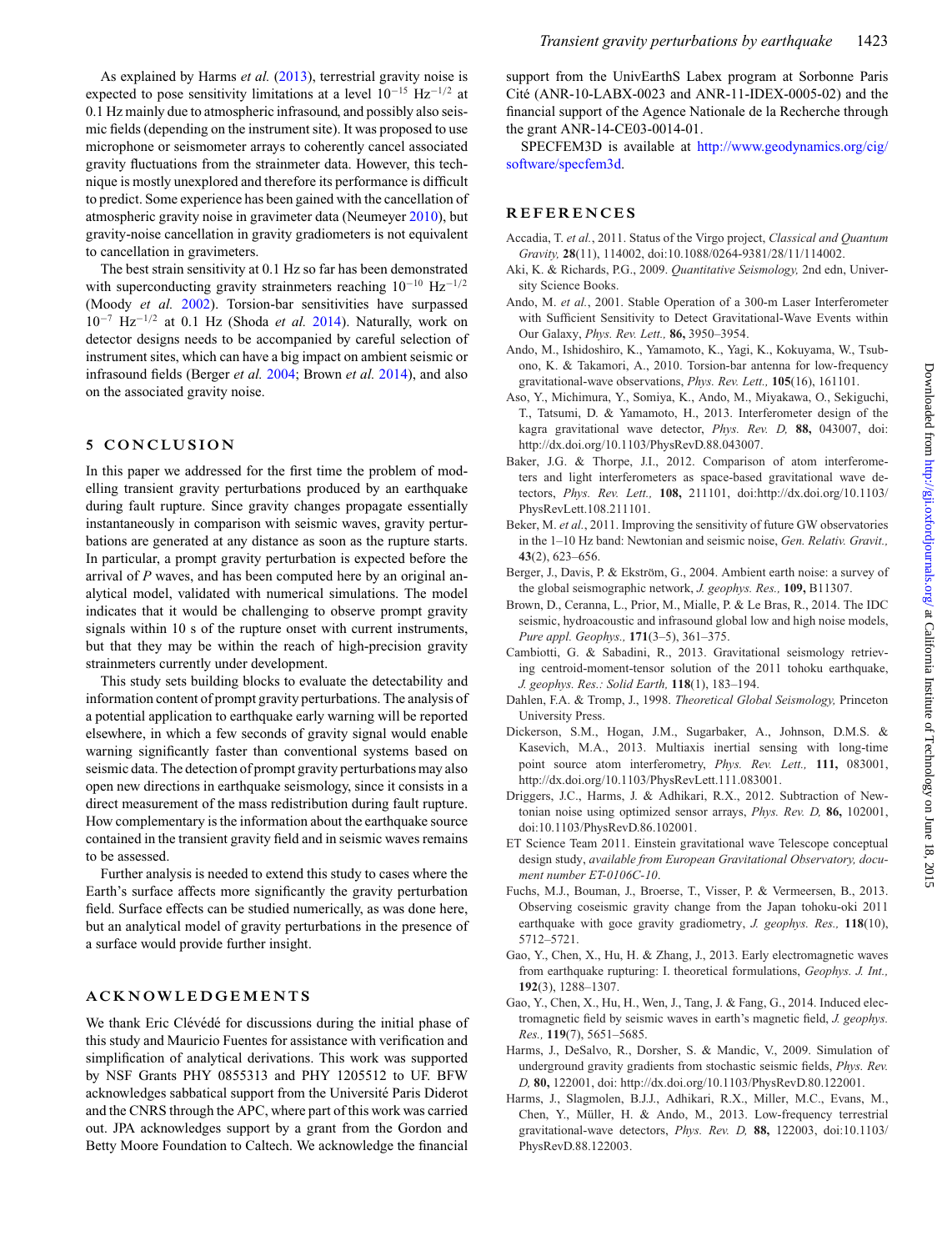- <span id="page-8-15"></span>Hohensee, M., Lan, S., Houtz, R., Chan, C., Estey, B., Kim, G., Kuan, P. & Muller, H., 2011. Sources and technology for an atomic gravitational ¨ wave interferometric sensor, *Gen. Relati. Gravit.,* **43**(7), 1905–1930.
- <span id="page-8-12"></span>Houston, H., 2001. Influence of depth, focal mechanism, and tectonic setting on the shape and duration of earthquake source time functions, *J. geophys. Res.: Solid Earth,* **106**(B6), 11137–11150.
- <span id="page-8-0"></span>Imanishi, Y., Sato, T., Higashi, T., Sun, W. & Okubo, S., 2004. A network of superconducting gravimeters detects submicrogal coseismic gravity changes, *Science,* **306**(5695), 476–478.
- <span id="page-8-7"></span>Jekeli, C., 2007. Potential theory and static gravity field of the earth, in *Treatise on Geophysics,* Vol. 3, pp. 11–42, Elsevier.
- <span id="page-8-8"></span>John, J. & Draper, N., 1980. An alternative family of transformations, *Appl. Stat.,* pp. 190–197.
- <span id="page-8-11"></span>Komatitsch, D. & Tromp, J., 1999. Introduction to the spectral element method for three-dimensional seismic wave propagation, *Geophys. J. Int.,* **139**(3), 806–822.
- <span id="page-8-10"></span>Komatitsch, D. & Vilotte, J.-P., 1998. The spectral element method: an efficient tool to simulate the seismic response of 2d and 3d geological structures, *Bull. seism. Soc. Am.,* **88**(2), 368–392.
- <span id="page-8-13"></span>LIGO Scientific Collaboration, 2009. LIGO: the Laser Interferometer Gravitational-Wave Observatory, *Rep. Prog. Phys.,* **72,** 076901, doi:10.1088/0034-4885/72/7/076901.
- <span id="page-8-14"></span>Lück, H. et al., 2010. The upgrade of GEO600, *J. Phys.: Conf. Series*, 228, 012012, doi:10.1088/1742-6596/228/1/012012.
- <span id="page-8-4"></span>Matsuo, K. & Heki, K., 2011. Coseismic gravity changes of the 2011 Tohoku-Oki earthquake from satellite gravimetry, *Geophys. Res. Lett.,* **38,** L00G12, doi:10.1029/2011GL049018.
- <span id="page-8-17"></span>Moody, M.V., Paik, H.J. & Canavan, E.R., 2002. Three-axis superconducting gravity gradiometer for sensitive gravity experiments, *Rev. Sci. Instrum.,* **73**(11), 3957–3974.
- <span id="page-8-18"></span>Neumeyer, J., 2010. Superconducting gravimetry, in *Sciences of Geodesy – I,* pp. 339–413, ed. Xu, G., Springer.
- <span id="page-8-9"></span>Okubo, S., 1991. Potential and gravity changes raised by point dislocations, *Geophys. J. Int.,* **105**(3), 573–586.
- <span id="page-8-2"></span>Okubo, S., 1992. Gravity and potential changes due to shear and tensile faults in a half-space, *J. geophys. Res.,* **97**(B5), 7137–7144.
- <span id="page-8-16"></span>Shoda, A., Ando, M., Ishidoshiro, K., Okada, K., Kokuyama, W., Aso, Y. & Tsubono, K., 2014. Search for a stochastic gravitational-wave background using a pair of torsion-bar antennas, *Phys. Rev. D,* **89,** 027101, http://dx.doi.org/10.1103/PhysRevD.89.027101.
- <span id="page-8-3"></span>Sun, W., Okubo, S., Fu, G. & Araya, A., 2009. General formulations of global co-seismic deformations caused by an arbitrary dislocation in a spherically symmetric earth modelépplicable to deformed earth surface and space-fixed point, *Geophys. J. Int.,* **177**(3), 817–833.
- <span id="page-8-6"></span>Takeuchi, H. & Saito, M., 1972. Seismic surface waves, *Methods in computational physics,* **11,** 217–295.
- <span id="page-8-1"></span>Wang, L., Shum, C. & Jekeli, C., 2012a. Gravitational gradient changes following the 2004 December 26 Sumatra–Andaman Earthquake inferred from GRACE, *Geophys. J. Int.,* **191**(3), 1109–1118.
- <span id="page-8-5"></span>Wang, L. *et al.*, 2012b. Coseismic slip of the 2010 Mw 8.8 Great Maule, Chile, earthquake quantified by the inversion of GRACE observations, *Earth planet. Sci. Lett.,* **335,** 167–179.

# **A P P END I X A: C A LCU L AT ING G R AV I T Y PERTURBATIONS USING SPHERICAL HARMONICS**

A straightforward and possibly more intuitive, but slightly more involved method to calculate gravity perturbations is to directly integrate over the field of density perturbations produced by a doublecouple source according to

$$
\delta \psi(\mathbf{r}_0, t) = -G \int dV \frac{\delta \rho(\mathbf{r}, t)}{|\mathbf{r} - \mathbf{r}_0|}.
$$
 (A1)

The integrand can be expanded into its spherical multipoles. The integration over the radial coordinate *r* is divided into two intervals:

 $0 < r < r_0$  and  $r_0 < r$ . Over the first interval, one obtains the exterior spherical multipole expansion:

$$
\delta \psi_{\text{ext}}(\boldsymbol{r}_0, t) = G \sum_{l=0}^{\infty} \sum_{m=-l}^{l} I_l^m(\boldsymbol{r}_0)^* \cdot \int_{0}^{r_0} dr \, r^2 \int d\Omega \, \delta \rho(\boldsymbol{r}, t) R_l^m(\boldsymbol{r}), \tag{A2}
$$

where

$$
R_l^m(\mathbf{r}) \equiv \sqrt{\frac{4\pi}{2l+1}} r^l Y_l^m(\theta, \phi)
$$
  

$$
I_l^m(\mathbf{r}) \equiv \sqrt{\frac{4\pi}{2l+1}} \frac{1}{r^{l+1}} Y_l^m(\theta, \phi)
$$
 (A3)

are the regular and irregular solid spherical harmonics (in Racah's normalization), respectively,  $Y_l^m(\cdot)$  the spherical harmonics, and  $d\Omega = d\phi d\theta \sin(\theta)$ . The corresponding expression for the interior spherical multipole expansion is

$$
\delta \psi_{\text{int}}(\boldsymbol{r}_0, t) = G \sum_{l=0}^{\infty} \sum_{m=-l}^{l} R_l^m(\boldsymbol{r}_0)^* \cdot \int_{r_0}^{\infty} dr \, r^2 \int d\Omega \, \delta \rho(\boldsymbol{r}, t) I_l^m(\boldsymbol{r}). \tag{A4}
$$

Inserting the density perturbation of eq. (3) into the exterior multipole expansion of the gravity potential we have

$$
\delta \psi_{\text{ext}}(\boldsymbol{r}_0, t) = G \sum_{l=0}^{\infty} \sum_{m=-l}^{l} I_l^m(\boldsymbol{r}_0)^* \cdot \int_0^{r_0} dr \, r^2 \Delta(r, t)
$$

$$
\cdot \int d\Omega \, R_{\text{P}}(\theta, \phi) R_l^m(\boldsymbol{r}). \tag{A5}
$$

The integral over angles can be carried out by expressing the radiation pattern of the density field in eq. (4) in terms of the spherical harmonics  $Y_2^1$  and  $Y_2^{-1}$ ,

$$
R_{P}(\theta,\phi) = 2\sqrt{2\pi/15} \left(Y_2^{-1}(\theta,\phi)^* - Y_2^1(\theta,\phi)^*\right), \tag{A6}
$$

and making use of the orthogonality relation

$$
\int d\Omega Y_l^m(\theta,\phi)Y_{l'}^{m'}(\theta,\phi)^* = \delta_{ll'}\delta_{mm'}.
$$
\n(A7)

This leads to

$$
\delta \psi_{ext}(\boldsymbol{r}_0, t) = G \frac{4\pi}{5} \frac{1}{r_0^3} \int_0^{r_0} dr \, r^4 \Delta(r, t)
$$

$$
\times \sum_{m=-1,1} Y_2^m (\theta_0, \phi_0)^* \int d\Omega \, R_{P}(\theta, \phi) Y_2^m(\theta, \phi) \quad \text{(A8)}
$$

Further simplification shows that the angular dependence is given by the quadrupole radiation pattern  $R_P(\theta_0, \phi_0)$ . The integral over the radius can be simplified considerably by integration by parts. An expression for the interior multipole expansion is obtained by a similar procedure. The solution  $\delta \psi(r_0, t) = \delta \psi_{ext}(r_0, t) + \delta \psi_{int}(r_0, t)$  for the gravity potential perturbation can then be written in the form given in eq. (10).

The form of the early gravity perturbation, eq. (12), suggests that one can obtain this result from a simple effective source term. Due to the quadrupolar form of the radiation pattern (i.e. it involves only spherical harmonics of degree 2), we can represent the source by a mass quadrupole moment

$$
Q_{ij} = \int dV \,\delta \rho(3x_i x_j - \delta_{ij} r^2) \tag{A9}
$$